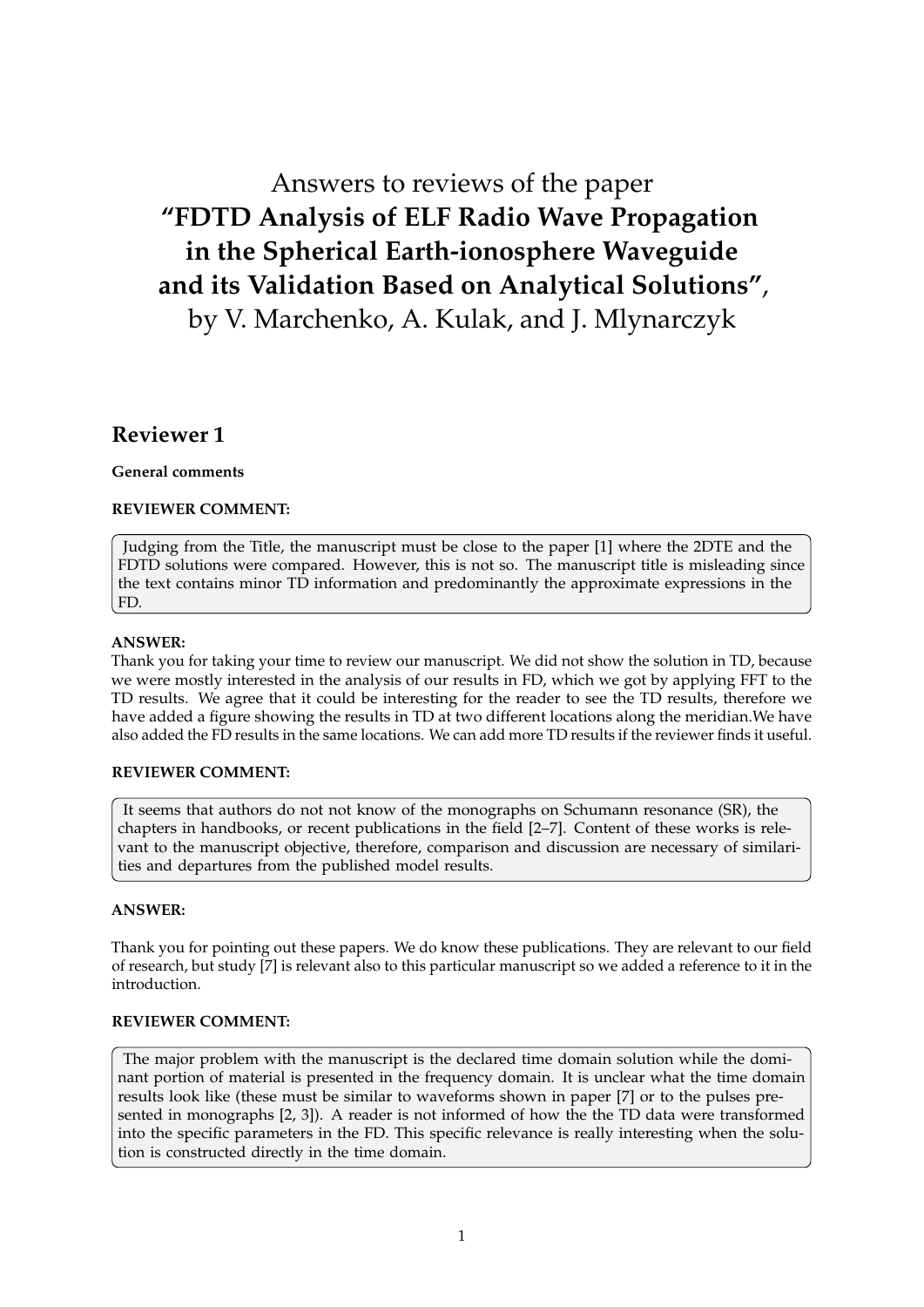# **ANSWER:**

Thank you for this comment. As we already mentioned in the previous answer, we first solve the equations in TD, calculating the propagation of EM waves in the Earth-ionosphere cavity. Then the obtain the solution in FD domain by applying FFT to the TD results. For illustration we have added a figure showing an example of output FDTD results in TD at two different locations along the meridian.

#### **Particular remarks and comments**

# **REVIEWER COMMENT:**

The particular drawbacks that should be addressed in revision are obviously seen in the Discussion of the manuscript. I list the points in the correct way.

1) The complex characteristic heights being the functions of the signal frequency are discussed in the manuscript. These are used when describing the ELF radio wave propagation in a uniform 3D Earth – ionosphere cavity. Within such cavity, the field components at a particular frequency are the functions of only single variable – the distance between the source and the observer. The problem is a 3D one, and its solution is the function of a single variable. The term "axially symmetric cavity" is irrelevant and actually misleading in the case. Formulas (9) and (10) are similar to the exact relations obtained in the full wave solution; however, the method remains unclear of their obtaining in the time domain.

# **ANSWER:**

The problem is indeed 3D, but since in this study we consider a univorm cavity, we can simplify the calculations assuming an axial symmetry. We called this configuration axisymmetric. We have also tested a full 3-D spherical system, with the dependence on two angles  $\varphi$  and  $\theta$  i we obtained identical results, but the simulation time was of course a lot longer.

#### **REVIEWER COMMENT:**

Equations (11) and (12) actually repeat the results formulated by Greifingers (1978) and mentioned by Madden and Thompson (1965) [8]. However, Greifingers were much more cautious than the authors of this manuscript: the heights were obtained numerically using the full wave solution while the formulae were suggested for the physical interpretation of numerical results. Greifingers used the term 'approximate' for these equations.

#### **ANSWER:**

We would like to emphasize, that equations (11) and (12) in our paper works for arbitrary conductivity profiles, while Greifingers (1978) can only be used for an exponential profile. In this study we obtain the heights both analitycally and numerically and we show that they are in agreement.

#### **REVIEWER COMMENT:**

There is only one analytical solution in the theory of Schumann resonance, and this is the Schumann formula for the eigen-frequencies of an ideal cavity. The resonant frequencies of a real Earth–ionosphere cavity are complex, and these are always obtained as a result of calculations. There are no closed rigorous analytical expressions for the complex resonant frequencies. We must note here that the Q-factor of Schumann resonance oscillations ranges from 4 at the first mode to 6 at the fifth mode, see, e.g., Madden and Thompson [8]. When discussing measurements, one turns to the peak frequencies. These are the frequencies of the maxima in the spectral density of ELF radio signal. The peak frequencies are, of course, related to the resonance frequencies, but their value depends also on the source spectrum, the source-observer distance (SOD), and on the local interferences at the observatory. The clear partition of these terms is absent in the text thus leading to confusion and misunderstanding.

#### **ANSWER:**

We believe that we have clearly separated the concept of the Schumann resonance frequencies and the resonance frequencies. We have been studying this topic for many years and we have already introduced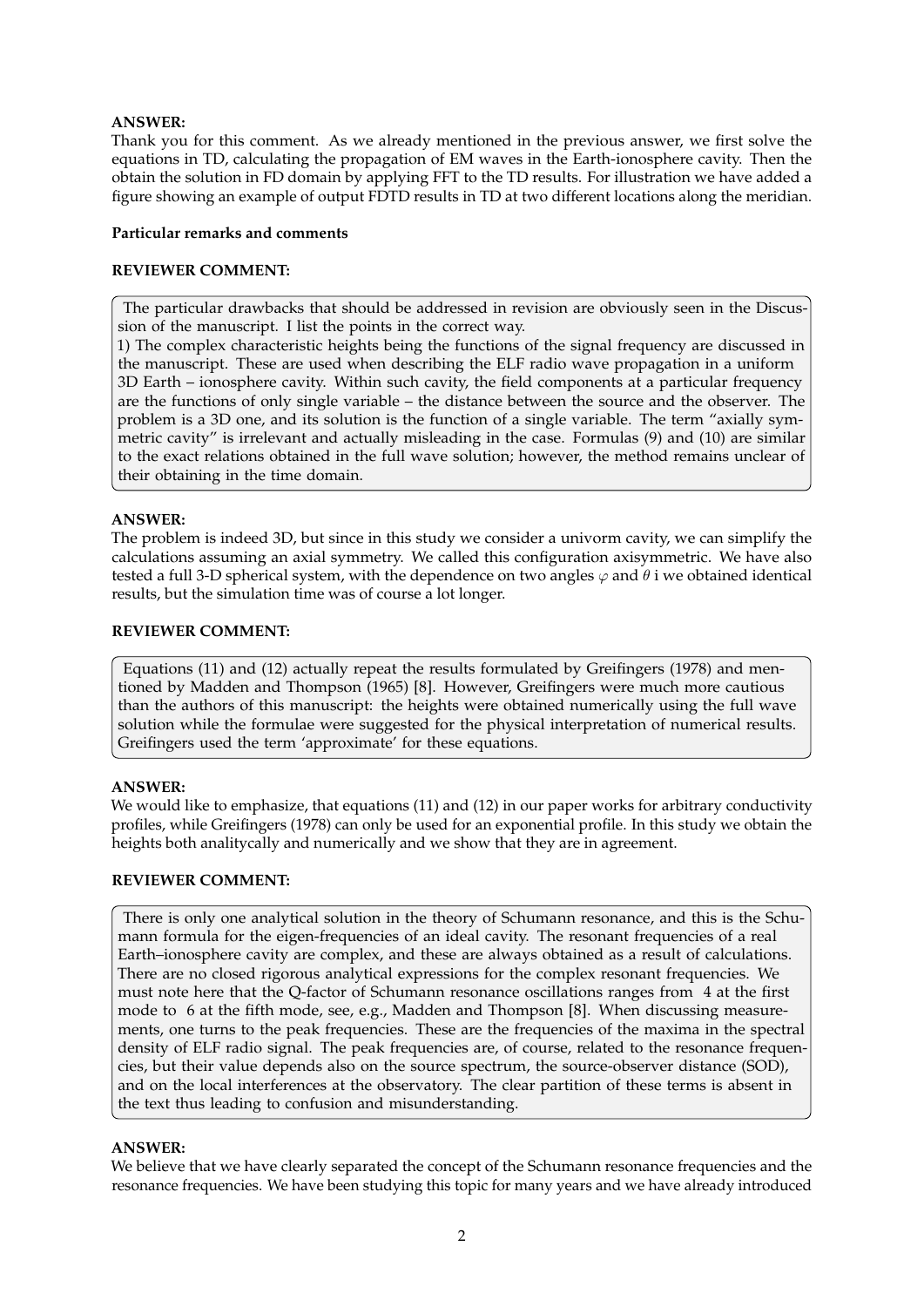and discussed it in Kulak et al. 2003 and Kulak et al. 2006. We were first to point out the difference between the Schumann resonance frequencies and true resonance frequencies of Earth-ionosphere cavity. We have developed the decomposition method based on the idea of the Fano resonance, which allows us to obtain the resonance frequencies from the Schumann resonance measurements. In this study we use the decomposition method to validate the solutions of the numerical model. In this manuscript we do not describe all the details of this method, because it was already described in our previous publication (Kulak et al. 2006, Dyrda et al., 2014).

# **REVIEWER COMMENT:**

2) All the stuff above is well-known, and it is widely used in literature on sub-ionospheric ELF radio wave propagation. In this context, Eq.(16) of the manuscript is a replica of the explicit formal solution for the ELF radio propagation problem. I reproduce below the zonal harmonic series representation (ZHSR) for the fields from Chapter 14 of [3] ... **[skipped equations]**.

# **ANSWER:**

Thank you for this comment, but we can not agree with it. The equation (16) is not by any means a replica of equations (14.12), (14.13). This equation serves a different purpose: it separates the travelling waves from the standing waves. The relevance of equation (16) was shown in section 4.3 of our manuscript and was used before in application to real ELF data (e.g., Dyrda et al., 2014).

# **REVIEWER COMMENT:**

3) Equation (15) of the manuscript is a real puzzle. Authors state that they use "...electric and magnetic altitudes from FDTD model by equations (9), (10)..." In what a way the functions of frequency might be used in the time domain model? This looks odd to me, especially, as Eq.(15) excludes the field focusing effect in a spherical cavity, which becomes especially apparent in the TD pulsed amplitude, see the last figure in paper [9]. When the wide-band signals are treated, the TD waveforms might become really complicated, see the recent paper [7] on the tweeks and the slow tails sferics.

# **ANSWER:**

These parameters are in frequency domain. To made it more clear in the revised manuscript byt explicitly denoting them as functions of frequency. We have used the solutions obtained in TD using the FDTD method for the calculations of the correspondent solution in FD using FFT, because we were interested in the analysis of dependence of attenuation versus frequency.

# **REVIEWER COMMENT:**

Let us leave the Discussion section of manuscript and turn to a few particular places of the text. - Parameters of ELF radio propagation in the uniform isotropic cavity are insensitive to the air conductivity above the 100–110 km altitude. The full wave solution indicated that the contribution from the upper layers is less than 10–7. Authors must indicate for what a purpose the profile was extended in height and what was the effect of this extension.

# **ANSWER:**

We have decided to extend the conductivity profile from Kudintseva et al. (2016) with some realistic continuation to higher values of conductivity, because the profile from Kudintseva et al. (2016) reaches at the top the value of conductivity  $\sigma \ll 1$ , and we saw that the electromagnetic waves were not attenuated enough, causing artefacts.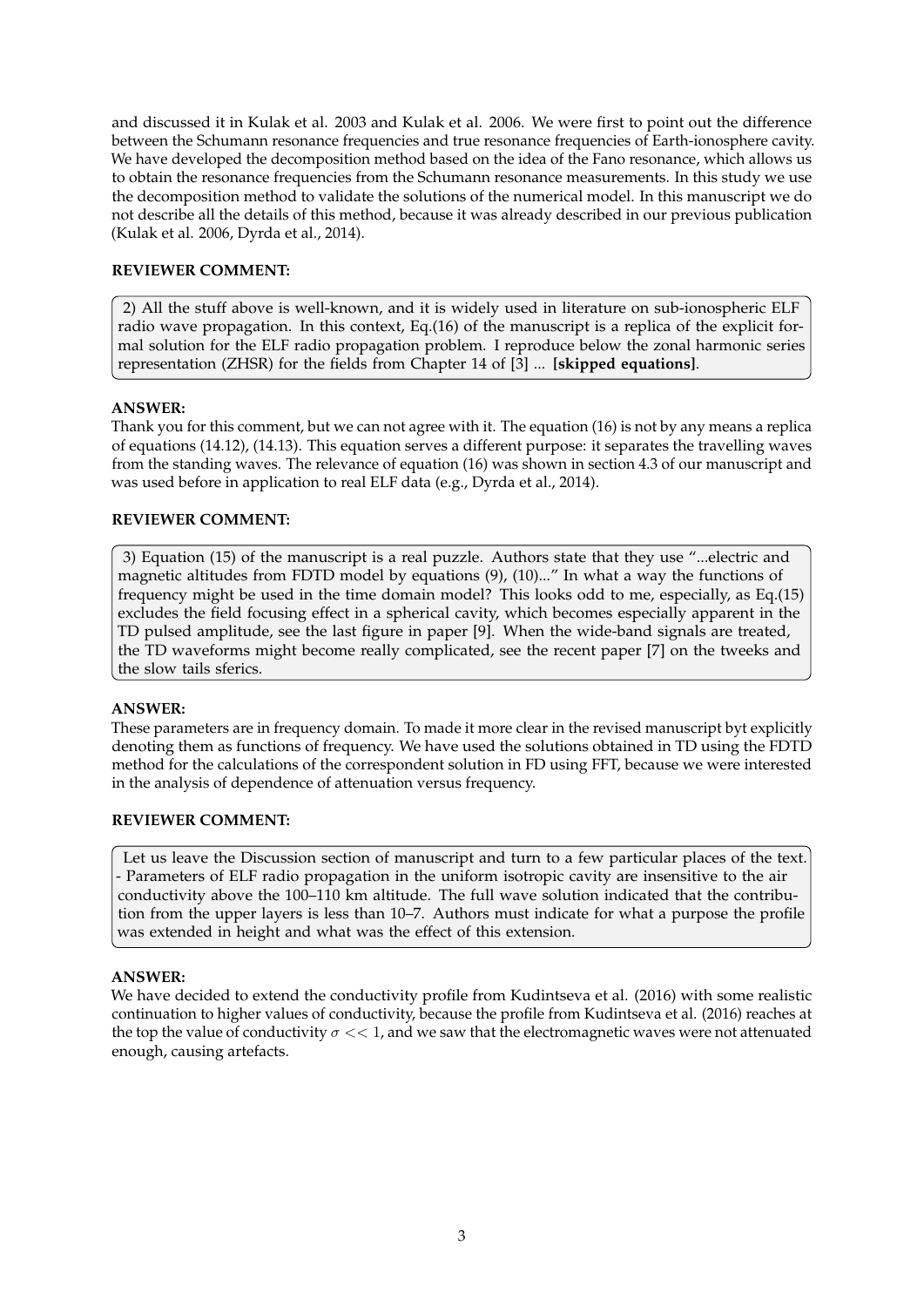# **REVIEWER COMMENT:**

- It was shown in series of papers that the heuristic predetermined frequency dependence of characteristic heights does not correspond to a profile implying the particular heights, the conductivities and the scale heighgts  $[1, 10-14]$ . The full wave solution for such profiles provides the complex electric and magnetic heights departing from those postulated in the heuristic formulas. Do the data of Fig. 2 and Fig 3 support these results or not?

#### **ANSWER:**

If we understand this comment correctly, we would like to highlight, that for our FDTD simulations we have used a realistic conductivity profile as a function of altitude, in order to validate our FDTD calculations and compare it with analytical results. In the Fig.2 we show characteristic electric and magnetic altitudes, which corresponds to analytical models and we found good agreement between numerical and analytical calculations.

# **REVIEWER COMMENT:**

- Spectral resonance characteristics shown in the Tables raise doubts and make a reader suspicious. The resonance frequencies there are shown with an accuracy of about 10–3 Hz. To reach such a resolution, the TD duration must be about 1000 seconds or more than 10 min. Using of such duration is unbelievable in the TD computations.

In addition, the SR Q-factors are equal to  $4 - 6$ , so that the half-power width of resonance curves is about 2 Hz. How the 10–3 Hz resolution was obtained while the resonance curve is so wide?

#### **ANSWER:**

We would like to clarify this issue. We were able to run simulations up to 100 s using the computer cluster, which get us frequency resolution of 0.01 Hz.

As additional option, we were trying to improve the frequency resolution by extending the simulation manually to 1000 s by adding the values of EM fields at the last time step of FDTD simulation (these values at  $t = 100$  s are almost zero). However, we agree, that such operation is not improving in fact the frequency resolution in case of strong attenuation of electromagnetic waves. So we have decided to remove this manual extension and keep our real resolution that is defined by the simulation time  $(t_{max} = 100 \text{ s}, df = 0.01 \text{ Hz})$ . We would like to thank you for pointing this out.

#### **REVIEWER COMMENT:**

- The color lines in Fig. 4 show the distance variations of the peak SR frequencies. Such curves were demonstrated for the first time by J. Galejs, and one may found them in his monograph of 1972. These variations are driven by overlapping adjacent modes. Emergence of the discontinuity in Fig. 4a is explained in detail in book [2]. Distance variations of peak frequencies, similar to Fig. 4a and Fig. 4b were used for deducing parameters of the global thunderstorm activity from the SR records. I refer only to the recent work [15] exploiting the long-term SR data from the Antarctic and Arctic observatories.

It is not a surprise that frequency variations in Fig. 4 look quite realistic. The only question remains: does the specific FDTD data match with the known results obtained for the same conductivity profile?

#### **ANSWER:**

These plots show the change of Schumann resonance frequencies with distance from the source. And also show the true resonance frequencies, the derivation of which is possible only by the Decomposition method developed by our team.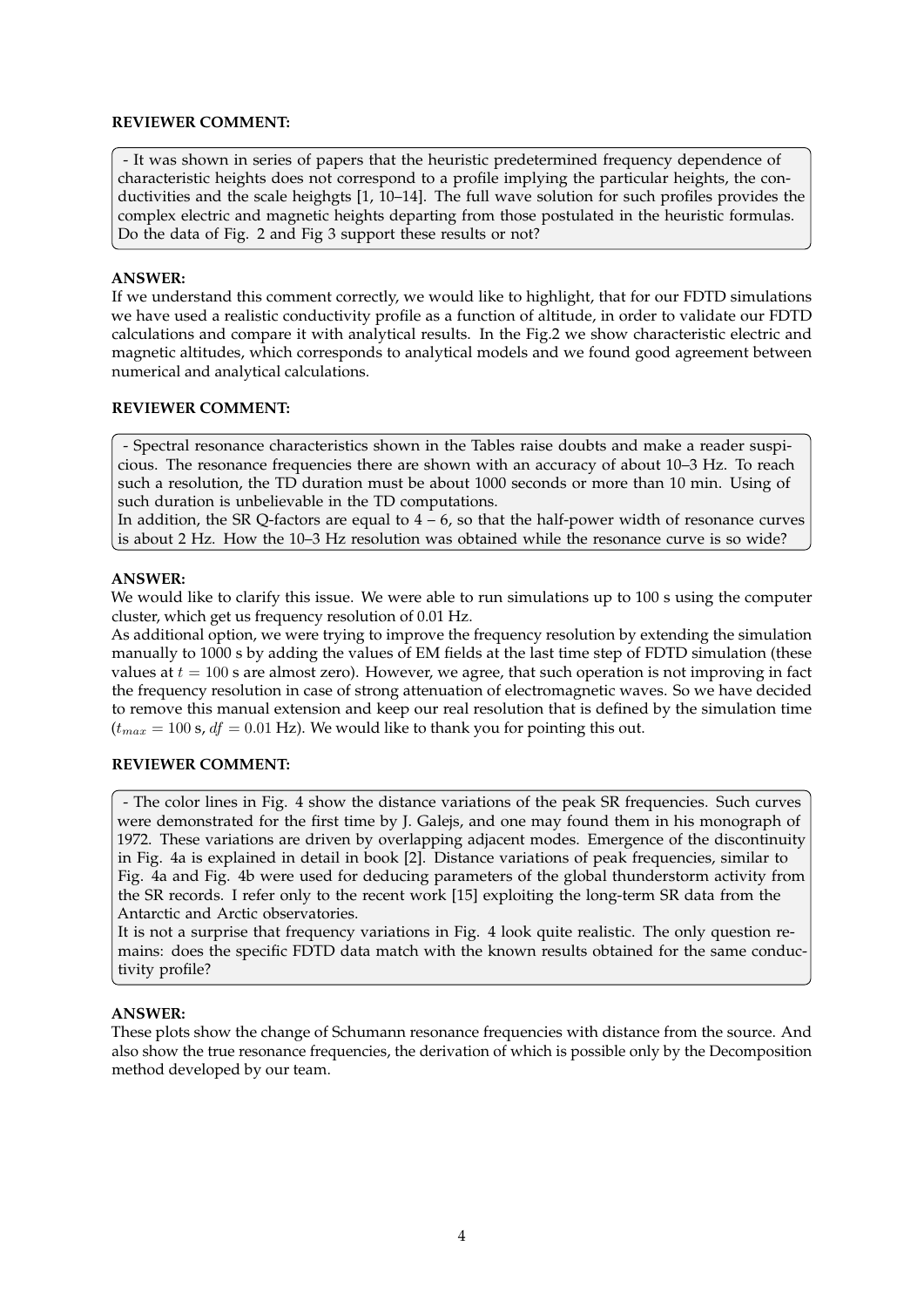#### **REVIEWER COMMENT:**

The last but not the least. Authors casually mention in the text the comparing of their data with the perfect cavity model.

I doubt the prefect cavity was treated in the time domain owing to severe problems arising even in a cavity with the small finite losses, see paper [16].

In case I am wrong and authors succeed in performing TD computations for a perfect cavity, I advise them to plot the pulsed successions at the points of the source and of the source antipode. Such a revolutionary result, if any, is worth of a separate publication.

#### **ANSWER:**

We are pleased to report that we were able to solve the perfect cavity model.

Below we show the electric field component  $E_r$  in the time domain for different locations in the cavity:  $\theta = 0^{\circ} 90^{\circ} 180^{\circ}.$ 

We also present the spectra for these locations ( $90^\circ$  and  $180^\circ$ ).



Figure 1: The time profiles for electric component  $E_r$  for different probes  $\theta = 0^{\circ} 90^{\circ} 180^{\circ}$ .